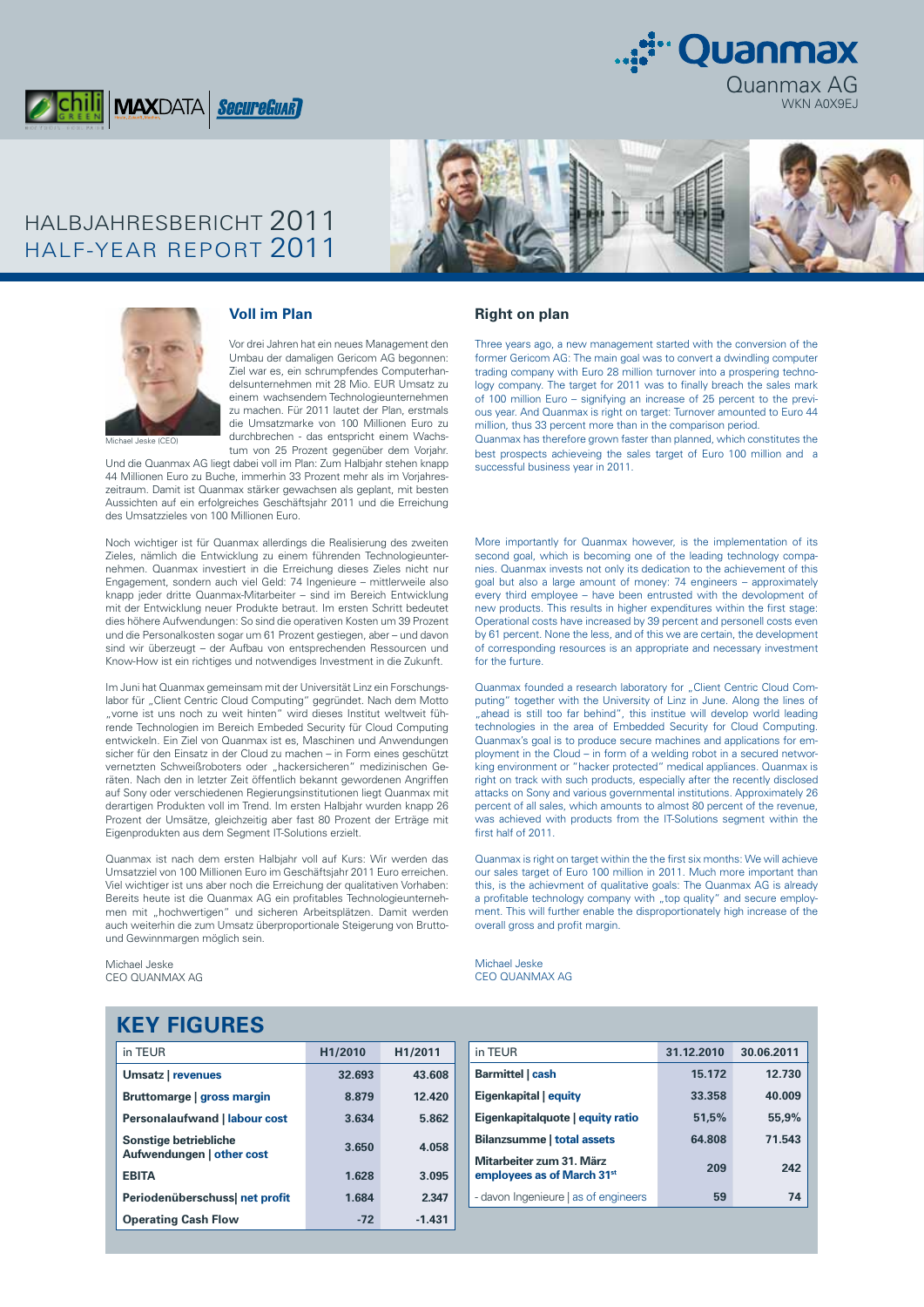

### **ZUR LAGE | MANAGEMENT REPORT**

#### **Weiteres Wachstum bei Umsatz und Gewinn**

Auch im zweiten Quartal 2011 konnten Umsatz und Gewinn erneut deutlich gesteigert werden. So lagen die Umsatzerlöse bei 23 Mio. EUR im Vergleich zu 16 Mio. im Vorjahreszeitraum. Besonders stark stieg dabei der Umsatz im Segment IT-Solutions: Im zweiten Quartal wurden 5,6 Mio. EUR erlöst, das ist bereits nahezu die Hälfte des Vorjahresumsatzes (2010) von 12,5 Mio. EUR. Noch stärker konnte der Gewinn vor Zinsen, Amortisation und Steuern gesteigert werden: Während im zweiten Quartal 2010 noch 0,8 Mio. EUR EBITA erwirtschaftet wurden, lag das EBITA im zweiten Quartal 2011 bereits bei 1,7 Mio. EUR, was einer Steigerung von mehr als 100 Prozent entspricht. Der Nettogewinn lag im zweiten Quartal 2011 bei knapp 1,4 Mio. EUR (0,8 Mio. EUR im Vorjahr).

#### **Ongoing growth in revenue and profit**

Sales and profits increased significantly in the first quarter of 2011. Sales stood at EUR 23 million in comparison to EUR 16 million in the same period last year. In particular, sales in the IT Solutions segment increased considerably: A total of EUR 5.6 million was generated in the second quarter, which is almost half of last year's (2010) sales of EUR 12.5 million. The profit before interest, amortisation and taxes could be increased even more: While EUR 0.8 million EBITA was generated in the second quarter of 2010, the EBITA in the second quarter of 2011 is already at EUR 1.7 million, which is an increase of more than 100 percent. The net profit amounted to EUR 1.4 million in the second quarter of 2011 (EUR 0.8 million Q2/2010) .



#### **Eigenkapitalquote über 50 Prozent**

Zum 30. Juni 2011 lag die Eigenkapitalquote der Quanmax AG bei 56 Prozent (40,0 Mio. EUR). Damit ist Quanmax nach nur drei Jahren ein grundsolides Unternehmen mit starken Bilanzrelationen geworden. Zum 30. Juni verfügte die Gesellschaft über 12,7 Mio. EUR an liquiden Mitteln gegenüber 11,7 Mio. EUR an Bankverbindlichkeiten.

#### **Equity ratio above 50 percent**

As of 30th June 2011, the equity ratio of Quanmax AG stood at 56 percent (EUR 40.0 million). With this, Quanmax has become a solid company with strong balance sheet ratios in just three years. As of June 30th, the company has EUR 12,7 million in liquid assets in comparison to EUR 11.7 million in bank liabilities.

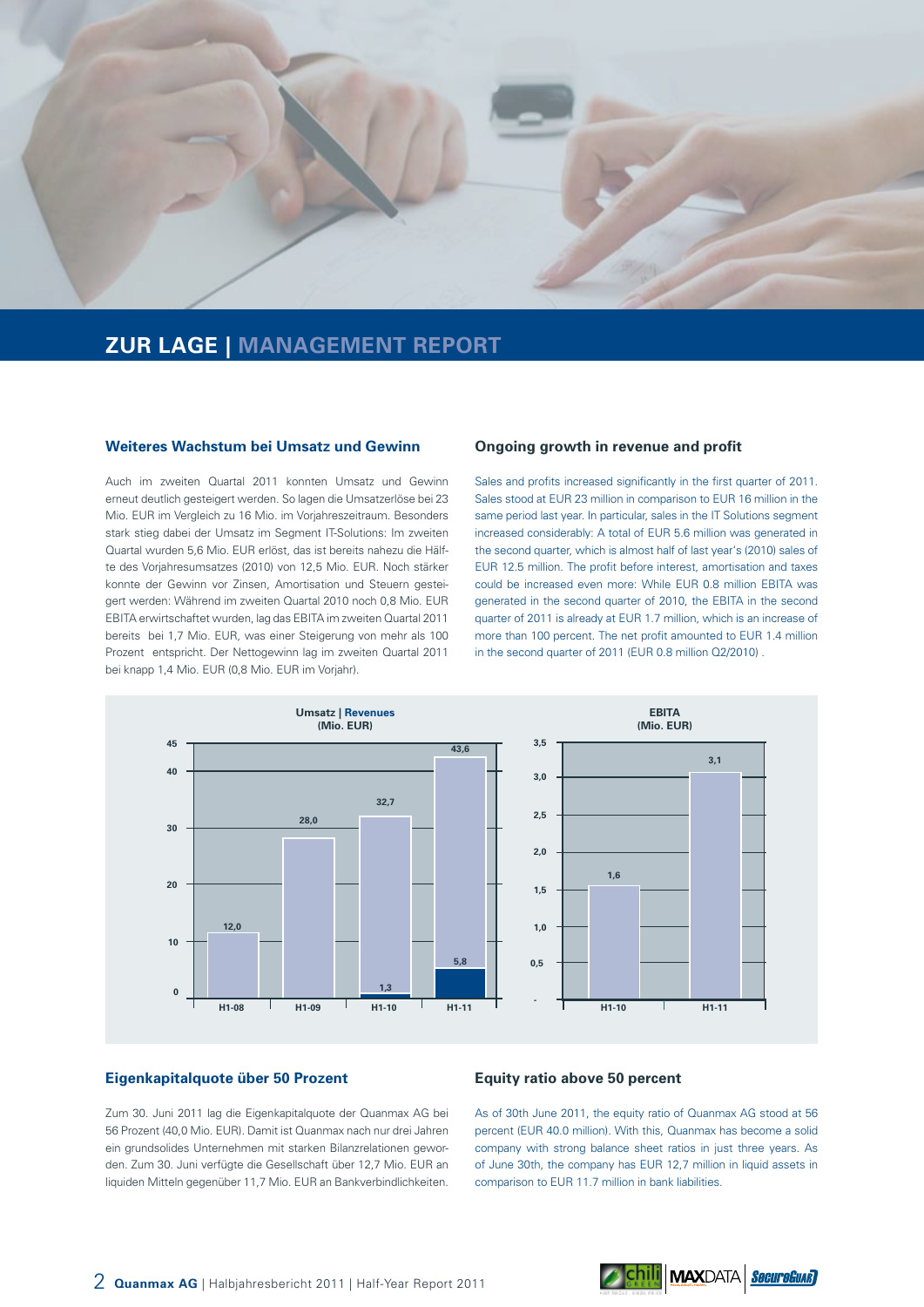

#### **Chancen und Risiken**

Der Umbau zum Technologieunternehmen konnte weiter erfolgreich vorangetrieben werden. Die dadurch stattfindende Erhöhung der Wertschöpfung zeigt sich bei der Bruttomarge: Nach 27,1 Prozent (H1-10) stieg diese auf 28,5 Prozent im ersten Halbjahr 2011. Die höhere Bruttomarge soll mittelfristig auch zu deutlich höheren Nettomargen führen. Risiken ergeben sich dabei durch die Kostenstruktur im Engineering-Bereich, die zu Belastungen führen kann, falls die Ziele nicht erreicht werden würden. Zum 30. Juni waren 242 Mitarbeiter (davon 74 im Bereich Engineering) für Quanmax tätig, die Personalkosten stiegen im ersten Halbjahr 2011 auf 5,9 Mio. EUR gegenüber 3,6 Mio. EUR im Vorjahresquartal.

Der USD-Wechselkurs stellt ein Risiko dar, da Quanmax etwa 50 Prozent des Materialeinsatzes in US Dollar leistet. Das Unternehmen sichert dabei den gesamten Auftragsbestand bestmöglich durch Kurssicherungsmaßnahmen ab.

#### **Opportunities and Risks**

The conversion into a technology company steadily progressed in the first quarter. The resulting increase in higher value-added products is reflected in the gross margin: After 27.1 percent (H1-10), it rose to 28.5 percent in the first quarter of 2011. The higher gross margin should eventually also lead to significantly higher net margins. The cost structure in the engineering field is a potential risk, which could have a negative impact should targets not be met. As of 30th June, Quanmax has a total of 242 employees (including 74 in Engineering), increasing the staff costs in the first half of the year of 2011 to EUR 5.9 million as compared to EUR 3.6 million in the previous year.

The USD exchange rate poses a risk because Quanmax pays around 50 percent of materials in U.S. dollars. The company thus ensures the entire order situation in the best possible way through currency hedging measures.

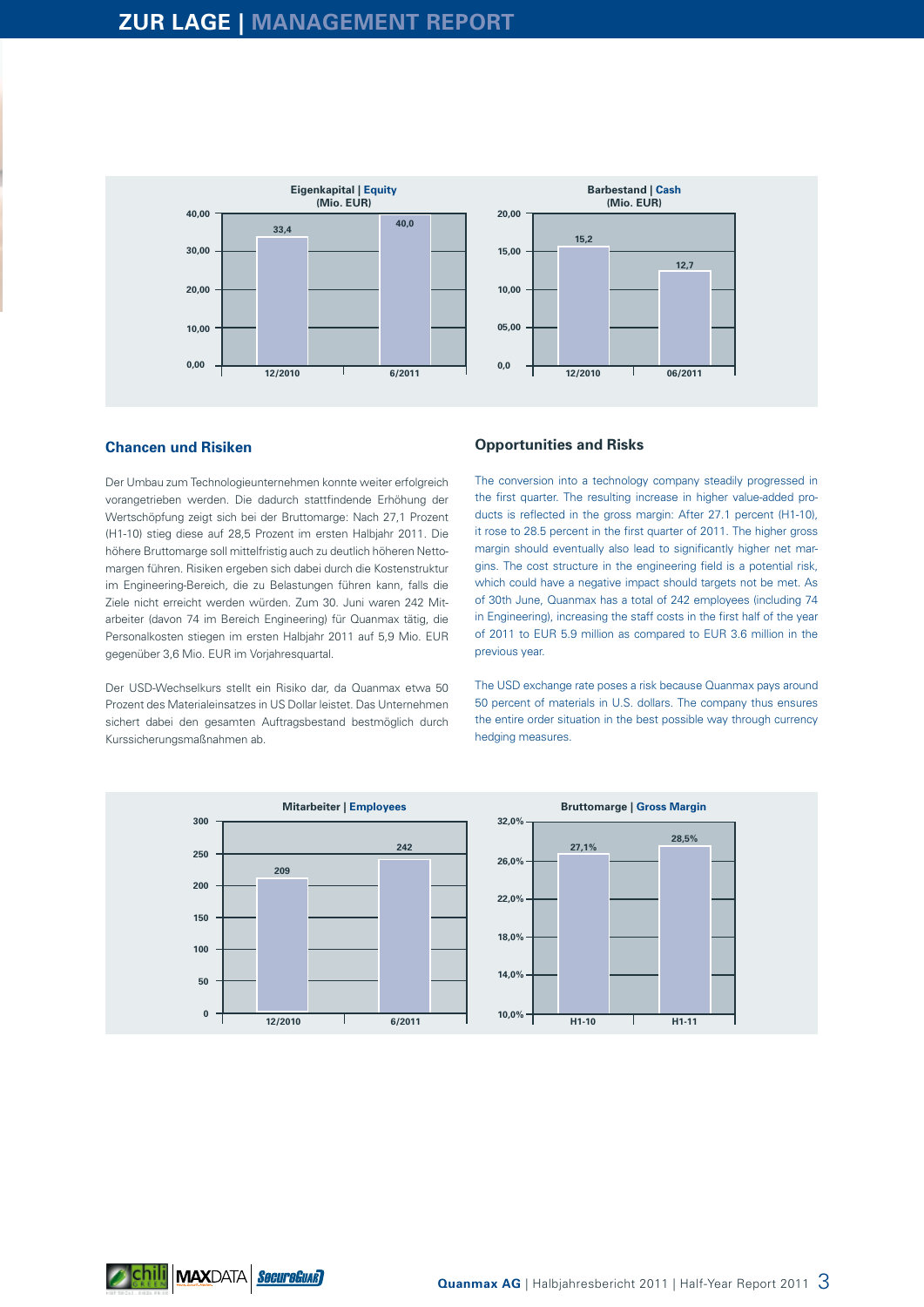

# **GEWINN- UND VERLUSTRECHNUNG | INCOME STATEMENT**

| Gewinn- und Verlustrechnung   Statement of income                                                                                 | 01-06/2011<br><b>TEUR</b> | 01-06/2010<br><b>TEUR</b> | 04-06/2011<br><b>TEUR</b> | 04-06/2010<br><b>TEUR</b> |
|-----------------------------------------------------------------------------------------------------------------------------------|---------------------------|---------------------------|---------------------------|---------------------------|
| <b>Umsatzerlöse   Revenues</b>                                                                                                    | 43.608                    | 32.693                    | 22.583                    | 16.346                    |
| Übrige Erträge   Other income                                                                                                     | 1.012                     | 295                       | 965                       | 147                       |
| Aufwendungen für Material und sonstige bezogene Leistungen   Cost of sales                                                        | $-31.188$                 | $-23.814$                 | $-16.792$                 | $-11.907$                 |
| Personalaufwand   Labour cost                                                                                                     | $-5.862$                  | $-3.634$                  | $-3.187$                  | $-1.817$                  |
| Abschreibungen   Depreciation                                                                                                     | $-1.100$                  | $-620$                    | $-634$                    | $-310$                    |
| Sonstige betrieblichen Aufwendungen   Other costs                                                                                 | $-4.058$                  | $-3.650$                  | $-1.665$                  | $-1.825$                  |
| Ergebnis aus der betrieblichen Tätigkeit   Operat. Income financial income and taxes                                              | 2.412                     | 1.270                     | 1.270                     | 634                       |
| Finanzerträge   Finance income                                                                                                    | 96                        | 20                        | 89                        | 10                        |
| Finanzaufwendungen   Finance expense                                                                                              | $-450$                    | $-155$                    | $-313$                    | $-77$                     |
| <b>Finanzergebnis   Financial result</b>                                                                                          | $-354$                    | $-135$                    | $-224$                    | $-67$                     |
| Ergebnis von Ertragssteuern   Earnings before taxes                                                                               | 2.058                     | 1.135                     | 1.046                     | 567                       |
| Ertragssteuern   Income taxes                                                                                                     | 289                       | 549                       | 308                       | 274                       |
| Konzernergebnis   Net income                                                                                                      | 2.347                     | 1.684                     | 1.354                     | 841                       |
| Periodenergebnis zurechenbar den Anteilsinhabern ohne beherrschenden Einfluss<br>net income attributable to minority shareholders | $-53$                     | 317                       | $-45$                     | 325                       |
| Periodenergebnis zurechenbar den Anteilsinhabern der Muttergesellschaft<br>thereof for shareholders of Quanmax                    | 2.400                     | 1.367                     | 1.399                     | 516                       |
| Ergebnis je Aktie (verwässert = unverwässert)<br>earnings per share (diluted $=$ non diluted)                                     | 0,10                      | 0,11                      | 0,05                      | 0,05                      |

| Konzerngesamtperiodenerfolg   group earnings                                                                    | 01-06/2011<br><b>TEUR</b> | 01-06/2010<br><b>TEUR</b> | 04-06/2011<br><b>TEUR</b> | 04-06/2010<br><b>TEUR</b> |
|-----------------------------------------------------------------------------------------------------------------|---------------------------|---------------------------|---------------------------|---------------------------|
| Konzernergebnis   group earnings                                                                                | 2.347                     | 1.684                     | 1.354                     | 841                       |
| Unrealisierte Gewinne/Verluste aus der Währungsumrechnung<br>non realised profit & loss out of currency changes | $-3$                      | 5                         | $-1$                      | $-3$                      |
| Abfertigungen   depreciation                                                                                    |                           |                           |                           |                           |
| Versicherungsmathematische Gewinne/Verluste   actuarial gains and losses                                        |                           | $\mathbf{0}$              | $\Omega$                  | $\Omega$                  |
| Darauf entfallende latente Steuern   of which: deferred income taxes                                            |                           | $\mathbf{0}$              | $\Omega$                  | $\Omega$                  |
| <b>Sonstiges Ergebnis   other income</b>                                                                        | $-3$                      | 5                         | $-1$                      | $-3$                      |
| Konzerngesamtperiodenerfolg nach Steuern   group earnings after taxes                                           | 2.344                     | 1.689                     | 1.353                     | 838                       |
|                                                                                                                 |                           |                           |                           |                           |
| davon entfallen auf   as of attributable to<br>Anteilsinhaber ohne beherrschenden Einfluss   minority interest  | $-53$                     | 317                       | $-45$                     | 325                       |
| Anteilsinhaber der Muttergesellschaft   shareholders of the parent company                                      | 2.397                     | 1.372                     | 1.398                     | 838                       |

*o* <mark>chili</mark> maxdata <mark>*secureGuar*)</mark>

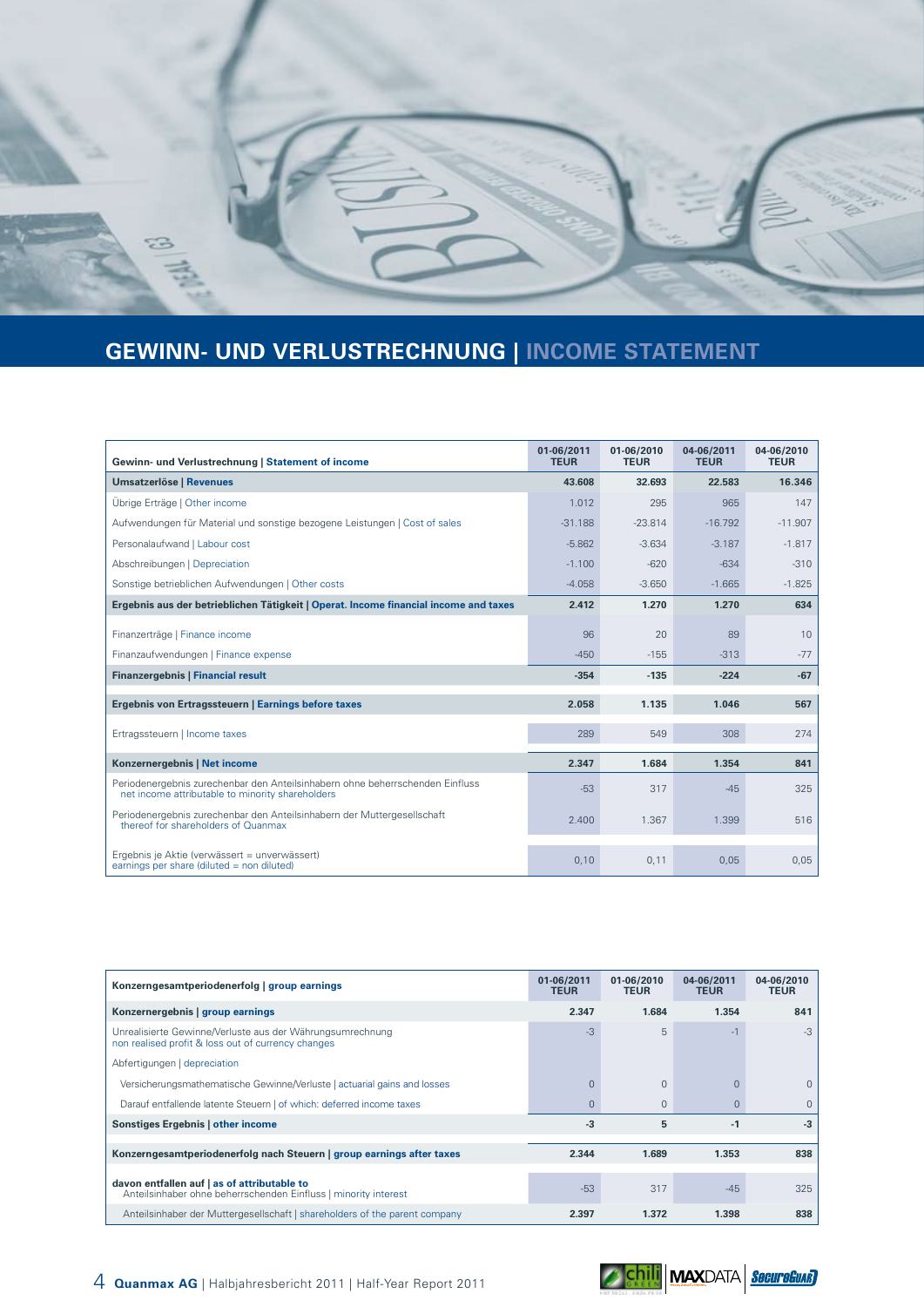# **BILANZ | BALANCE SHEET**

|                                                                | 30.06.2011  | 31.12.2010  |
|----------------------------------------------------------------|-------------|-------------|
| <b>VERMÖGEN   Total net assets</b>                             | <b>TEUR</b> | <b>TEUR</b> |
| Langfristige Vermögenswerte   Non-current assets               |             |             |
| Sachanlagen   Tangible assets                                  | 5.198       | 2.741       |
| Immaterielle Vermögenswerte   Intangible assets                | 25,802      | 20.600      |
| Finanzielle Vermögenswerte   Financial assets                  | 77          | 96          |
| latente Steuern   Deferred income tax                          | 3.161       | 2.871       |
|                                                                | 34.238      | 26.308      |
| Kurzfristige Vermögenswerte   Current assets                   |             |             |
| Vorräte   Inventories                                          | 11.227      | 13.205      |
| Forderungen aus Lieferungen und Leistungen   Trade receivables | 11.399      | 8.927       |
| Sonstige Forderungen und Vermögenswerte / Other receivables    | 1.949       | 1.196       |
| Liquide Mittel   Cash                                          | 12.730      | 15.172      |
|                                                                | 37.305      | 38.500      |
| <b>SUMME VERMÖGEN   Total assets</b>                           | 71.543      | 64.808      |

|                                                                                                                                          | 30.06.2011  | 31.12.2010  |
|------------------------------------------------------------------------------------------------------------------------------------------|-------------|-------------|
| <b>EIGENKAPITAL UND SCHULDEN   Equity and liabilities</b>                                                                                | <b>TEUR</b> | <b>TEUR</b> |
| Konzerneigenkapital   Equity                                                                                                             |             |             |
| Gezeichnetes Kapital   Common stock                                                                                                      | 24.127      | 22.200      |
| Kapitalrücklage   Additional paid in capital                                                                                             | 10.353      | 7.675       |
| Angesammelte Ergebnisse   retained earnings                                                                                              | 4.970       | 2.837       |
| Sonstige Rücklagen   other payables                                                                                                      | 56          | 72          |
| Auf die Anteilsinhaber der Muttergesellschaft entfallendes Eigenkapital<br>equity attributable to the shareholders of the parent company | 39.506      | 32.784      |
| Anteile ohne beherrschenden Einfluss   minorities                                                                                        | 503         | 574         |
|                                                                                                                                          | 40.009      | 33.358      |
| Langfristige Schulden   Long-term liabilities                                                                                            |             |             |
| Langfristige verzinsliche Verbindlichkeiten   Long-term interest bearing liabilities                                                     | 6.687       | 6.384       |
| Langfristige übrige finanzielle Verbindlichkeiten   long term liabilities                                                                | 2.100       | 3.531       |
| Rückstellungen   Accruals                                                                                                                | 426         | 1.157       |
|                                                                                                                                          | 9.213       | 11.072      |
| Kurzfristige Schulden   Short-term liabilities                                                                                           |             |             |
| Verzinsliche Verbindlichkeiten   Interest bearing liabilites                                                                             | 5.056       | 3.122       |
| Verbindlichkeiten aus Lieferungen und Leistungen   Trade payables                                                                        | 9.199       | 11.298      |
| Rückstellungen   Accruals                                                                                                                | 2.319       | 2.695       |
| Sonstige kurzfristige Verbindlichkeiten   Other payables                                                                                 | 5.747       | 3.263       |
|                                                                                                                                          | 22.321      | 20.378      |
| Summe Eigenkapital und Schulden   Total equity & liabilities                                                                             | 71.543      | 64.808      |

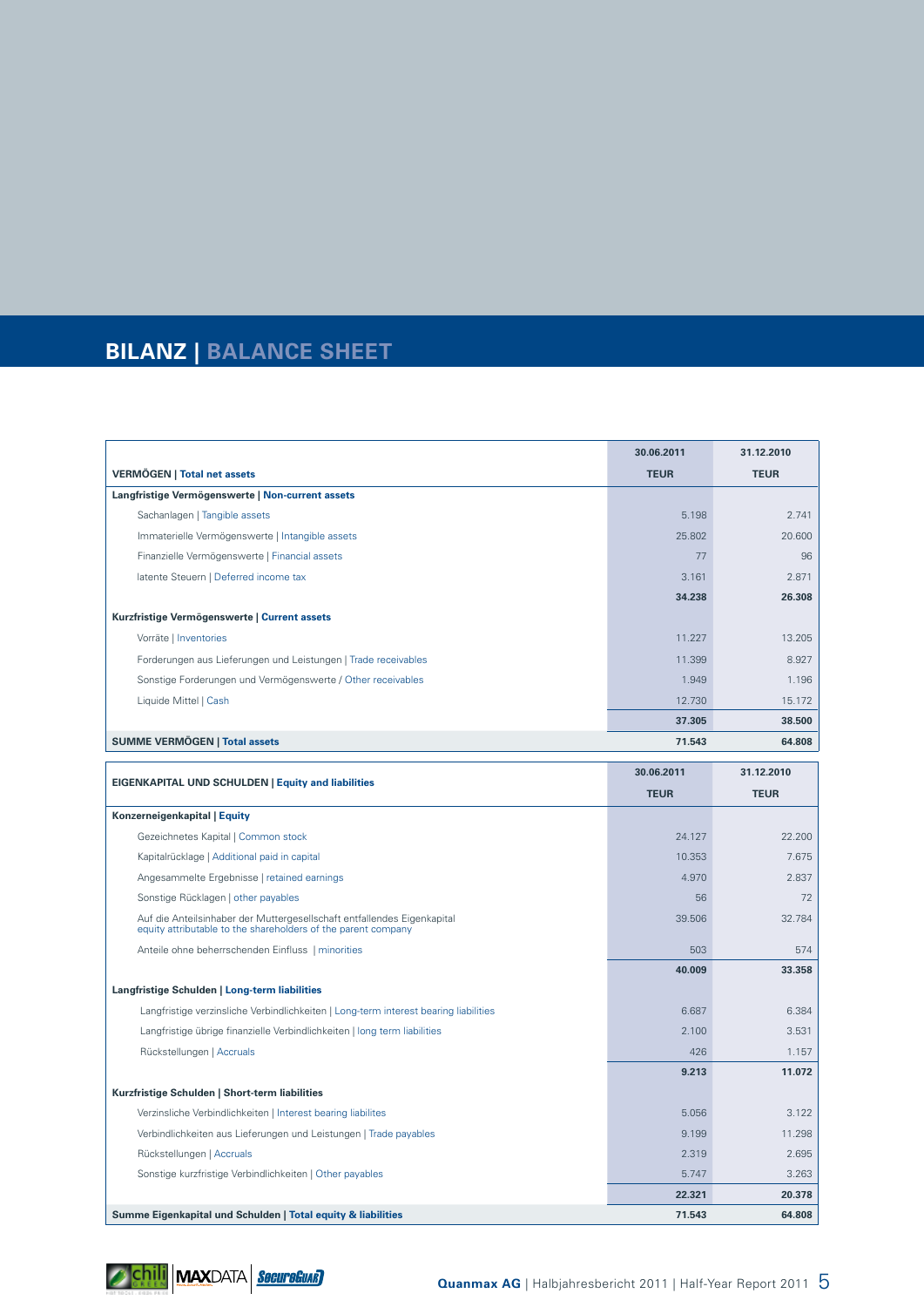

# **EIGENKAPITALENTWICKLUNG | STATE OF CHANGES IN EQUITY**

|                                                                                  |                         | Den Anteilinhabern der Muttergesellschaft zurechenbarer Anteil am Eigenkapital<br>equity attributable to the shareholders of the parent company |                                 |                                           |                |                                            |                   |
|----------------------------------------------------------------------------------|-------------------------|-------------------------------------------------------------------------------------------------------------------------------------------------|---------------------------------|-------------------------------------------|----------------|--------------------------------------------|-------------------|
|                                                                                  | Gezeichnetes<br>Kapital | Kapital-<br>rücklagen                                                                                                                           | ange-<br>sammelte<br>Ergebnisse | Sonstige<br>Eigenkapital-<br>bestandteile | Gesamt         | Anteilsinhaber<br>ohne beherr-<br>schenden | Eigen-<br>kapital |
|                                                                                  | Registered<br>capital   | add. Paid in<br>capital                                                                                                                         | retained<br>earnings            | other<br>comprehen-<br>sive income        | <b>Total</b>   | Einfluss<br>minorities                     | equity            |
| Entwicklung des Eigenkapitals<br>shareholders equity                             | <b>TEUR</b>             | <b>TEUR</b>                                                                                                                                     | <b>TEUR</b>                     | <b>TEUR</b>                               | <b>TEUR</b>    | <b>TEUR</b>                                | <b>TEUR</b>       |
| <b>Stand 1.1.2010</b><br><b>Balance at 1.1.2010</b>                              | 13.735                  | 5.331                                                                                                                                           | $-919$                          | $\bf{0}$                                  | 18.147         | $\bf{0}$                                   | 18.147            |
| Konzerngesamtperiodenerfolg (angepasst)<br>group earnings                        | $\overline{0}$          | $\mathbf 0$                                                                                                                                     | 1.367                           | $\overline{0}$                            | 1.367          | 317                                        | 1.684             |
| Übrige Veränderungen<br>other changes                                            |                         |                                                                                                                                                 |                                 |                                           |                |                                            |                   |
| Erwerb von Tochterunternehmen<br>acquisition of subsidiaries                     | $\Omega$                | $\mathbf{0}$                                                                                                                                    | $\mathbf{0}$                    | $\overline{0}$                            | $\mathbf{0}$   | 291                                        | 291               |
| sonstige Anpassungen adjustments                                                 | $\mathbf{0}$            | $\overline{0}$                                                                                                                                  | $\mathbf{0}$                    | $\overline{0}$                            | $\mathbf{0}$   | $\overline{0}$                             | $\bf{0}$          |
|                                                                                  | $\mathbf{0}$            | $\overline{0}$                                                                                                                                  | $\overline{0}$                  | $\overline{0}$                            | $\overline{0}$ | 291                                        | 291               |
| <b>Transaktionen mit Anteilseignern</b><br><b>Transactions with Shareholders</b> |                         |                                                                                                                                                 |                                 |                                           |                |                                            |                   |
| Kapitalherabsetzung   capital reduction                                          |                         |                                                                                                                                                 | $\overline{0}$                  | $\overline{0}$                            | $\mathbf{0}$   | $\overline{0}$                             | $\bf{0}$          |
| Kapitalerhöhung   capital increase                                               | 8.465                   | 2.606                                                                                                                                           | $\Omega$                        | $\Omega$                                  | 11.071         | $\Omega$                                   | 11.071            |
| Transaktionskosten   transaction costs                                           | $\mathbf{0}$            | $-140$                                                                                                                                          | $\mathbf{0}$                    | $\mathbf 0$                               | $-140$         | $\overline{0}$                             | $-140$            |
|                                                                                  | 8.465                   | 2.466                                                                                                                                           | $\Omega$                        | $\overline{0}$                            | 10.931         | $\overline{0}$                             | 10.931            |
| <b>Stand 30.06.2010</b><br><b>Balance at 30.06.2010</b>                          | 22.200                  | 7.797                                                                                                                                           | 448                             | $\bf{0}$                                  | 30.445         | 608                                        | 31.053            |
| <b>Stand 01.01.2011</b><br><b>Balance at 01.01.2011</b>                          | 22.200                  | 7.675                                                                                                                                           | 2.837                           | 72                                        | 32.784         | 574                                        | 33.358            |
| Konzerngesamtperiodenerfolg<br>group earnings                                    | $\Omega$                | $\overline{0}$                                                                                                                                  | 2.400                           | $\Omega$                                  | 2.400          | $-53$                                      | 2.347             |
| Übrige Veränderungen   other changes                                             |                         |                                                                                                                                                 |                                 |                                           |                |                                            |                   |
| Sonstige   others                                                                | $\mathbf{0}$            | $\overline{0}$                                                                                                                                  | $-267$                          | $-16$                                     | $-283$         | $-18$                                      | $-301$            |
| <b>Transaktionen mit Anteilseignern</b><br><b>Transactions with Shareholders</b> |                         |                                                                                                                                                 |                                 |                                           |                |                                            |                   |
| Kapitalerhöhung   capital increase                                               | 1.927                   | 2.733                                                                                                                                           | $\mathbf{0}$                    | $\mathbf 0$                               | 4.660          | $\mathbf 0$                                | 4.660             |
| Transaktionskosten   transaction costs                                           | $\mathbf{0}$            | $-55$                                                                                                                                           | $\mathbf{0}$                    | $\overline{0}$                            | $-55$          | $\mathbf{0}$                               | $-55$             |
| <b>Stand 31.06.2011</b><br><b>Balance at 31.06.2011</b>                          | 24.127                  | 10.353                                                                                                                                          | 4.970                           | 56                                        | 39.506         | 503                                        | 40.009            |

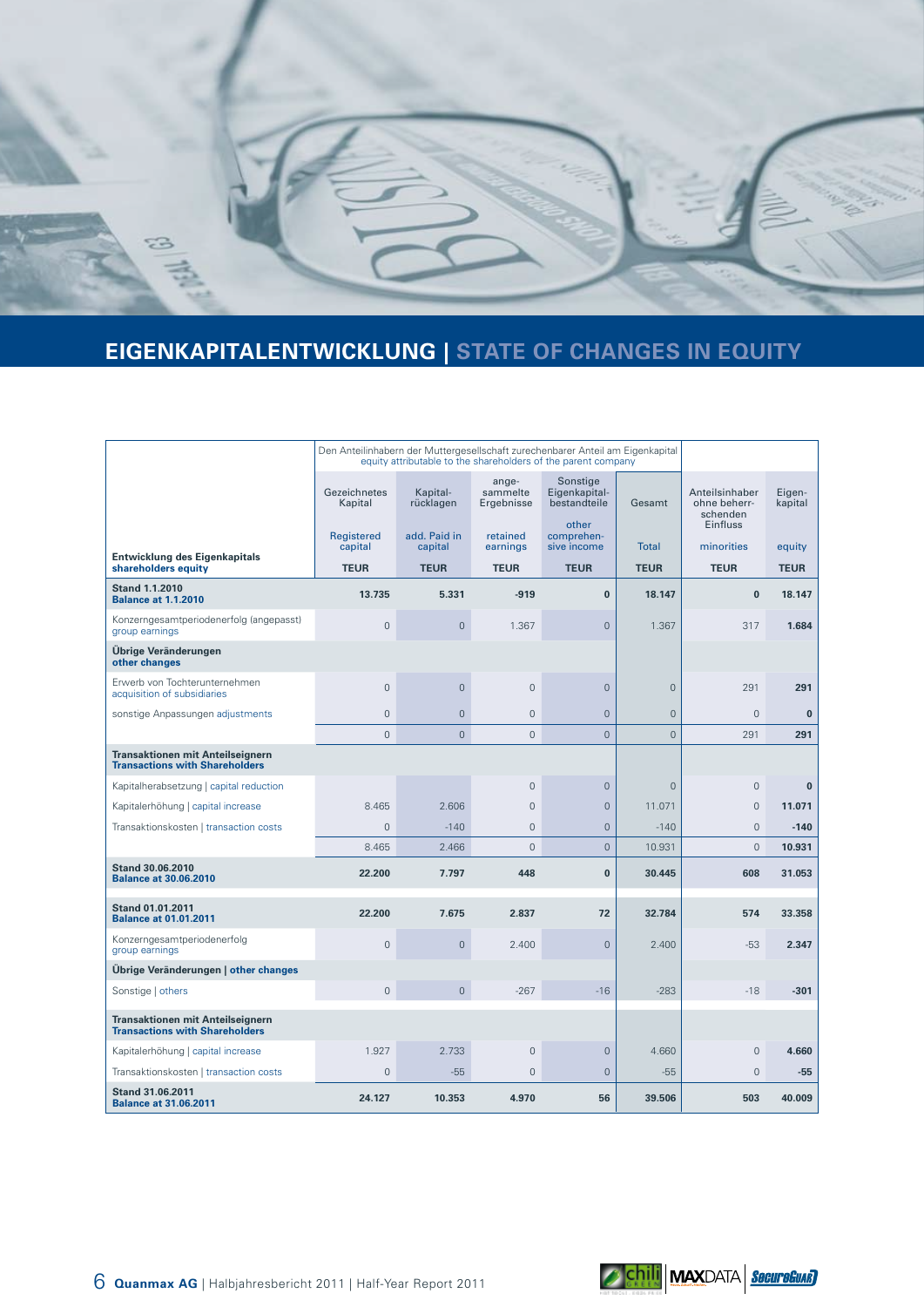### **KONZERNGELDFLUSSRECHNUNG CONSOLIDTED CASH FLOW STATEMENT**

| <b>KONZERNGELDFLUSSRECHNUNG   consolidated cash flow statement</b>                                                                                 |                | 01-06/2010<br><b>TEUR</b> | 04-06/2011<br><b>TEUR</b> | 04-06/2010<br><b>TEUR</b> |
|----------------------------------------------------------------------------------------------------------------------------------------------------|----------------|---------------------------|---------------------------|---------------------------|
| Konzern-Cashflow aus betrieblicher Tätigkeit   Operational cash flow                                                                               |                |                           |                           |                           |
| Ergebnis vor Ertragssteuern   earnings before taxes                                                                                                | 2.058          | 1.135                     | 1.046                     | 567                       |
| Abschreibungen   depreciation                                                                                                                      | 1.100          | 620                       | 634                       | 310                       |
| Zinsaufwendungen   Interest paids                                                                                                                  | 450            | 155                       | 313                       | 77                        |
| Zinserträge und Erträge aus dem Abgang von Finanzanlagen<br>Interest income & Income of disposal from financial asssets                            | $-96$          | $-20$                     | $-89$                     | $-10$                     |
| Zunahme/Abnahme der Rückstellungen   change in accruals                                                                                            | $-1.199$       | 1.797                     | $-830$                    | 898                       |
| Gewinn/Verluste aus dem Abgang von langfristigen nicht finanziellen Vermögenswerten<br>Profit/Loss from disposal of long-term non financial assets | $\overline{0}$ | $\mathbf 0$               | $\overline{0}$            | $\overline{0}$            |
| Veränderung von Vorräten   changes in inventory                                                                                                    | 2.042          | $-1.843$                  | 1.896                     | $-1.724$                  |
| Veränderung von Forderungen aus Lieferungen und Leistungen   changes in trade receivables                                                          | $-1.989$       | $-2.930$                  | $-5.230$                  | $-2.492$                  |
| Veränderung von sonstigen Forderungen und Vermögenswerten<br>changes other receivables and assets                                                  | $-698$         | 396                       | $-644$                    | 48                        |
| Veränderung von Verbindlichkeiten aus Lieferungen und Leistungen   changes in trade payables                                                       | $-2.262$       | $-678$                    | $-1.127$                  | 1.096                     |
| Veränderung von sonstigen Verbindlichkeiten   changes in payables related parties                                                                  | 1.011          | $-3.481$                  | 1.604                     | $-208$                    |
| Sonstige nicht zahlungswirksame Erträge und Aufwendungen<br>other non cash effective items                                                         | $-1.149$       | $\mathbf{0}$              | $-1.047$                  | $\mathbf 0$               |
| Aus laufender Geschäftstätigkeit erwirtschaftete Zahlungsmittel<br>Cash generated by operations                                                    | $-732$         | $-4.849$                  | $-3.470$                  | $-1.438$                  |
| Gezahlte Zinsen   payed interest                                                                                                                   | $-335$         | $-155$                    | $-198$                    | $-77$                     |
| Erhaltene/Gezahlte Ertragssteuern   payed/received income tax                                                                                      | $-364$         | $-187$                    | $-330$                    | $-93$                     |
| Netto-Geldfluss aus der operativen Tätigkeit   operational cash flow                                                                               | $-1.431$       | $-5.191$                  | $-3.998$                  | $-1.608$                  |
| Konzern-Cashflow aus der Investitionstätigkeit   cash flow from investing activites                                                                |                |                           |                           |                           |
| Erwerb von Ifr. nicht finanziellen Vermögenswerten   purchase of non financial assets                                                              | $-1.355$       | $-981$                    | $-504$                    | $-490$                    |
| Erlöse aus dem Verkauf von Ifr. nicht finanziellen Vermögenswerten   sale of non financial assets                                                  | 19             |                           | 19                        |                           |
| Auszahlungen für Erwerb von Tochterunternehmen   Payables for acquisitions of subisidaries                                                         | $-1.565$       | 382                       | $\overline{0}$            | $\overline{0}$            |
| Zinseinnahmen   Interest Earnings                                                                                                                  | 96             | 20                        | 89                        | 10                        |
| Netto-Geldfluss aus Investitionstätigkeit   cash flow from investing activities                                                                    | $-2.805$       | -579                      | $-396$                    | $-480$                    |
| Konzern-Cashflow aus der Finanzierungstätigkeit   cash flow from financing activities                                                              |                |                           |                           |                           |
| Aufnahme Ifr Finanzverbindlichkeiten   Proceeds from borrowings                                                                                    | 2.086          | 3.756                     | 2.611                     | 2.124                     |
| Dividenden Minderheiten   dividends minorities                                                                                                     | $-63$          |                           | $\overline{0}$            |                           |
| Kapitalerhöhung   proceeds from capital increase                                                                                                   | $-60$          | 4.171                     |                           | $\mathbf{0}$              |
| Netto-Geldfluss aus der Finanzierungstätigkeit   cash flow from financing activities                                                               | 1.963          | 7.927                     | 2.611                     | 2.124                     |
| Wechselkursveränderungen   changes in currency exchange ratio                                                                                      | $-169$         | 85                        | $-2$                      | 45                        |
| Veränderung des Finanzmittelbestandes   net change in cash and equvalents                                                                          | $-2.442$       | 2.242                     | $-1.785$                  | 81                        |
| Finanzmittelbestand zu Beginn der Periode   cash and equivalents beginning of period                                                               | 15.172         | 15.775                    | 14.515                    | 17.936                    |
| Finanzmittelbestand am Ende der Periode   cash and equvalents end of period                                                                        | 12.730         | 18.017                    | 12.730                    | 18.017                    |

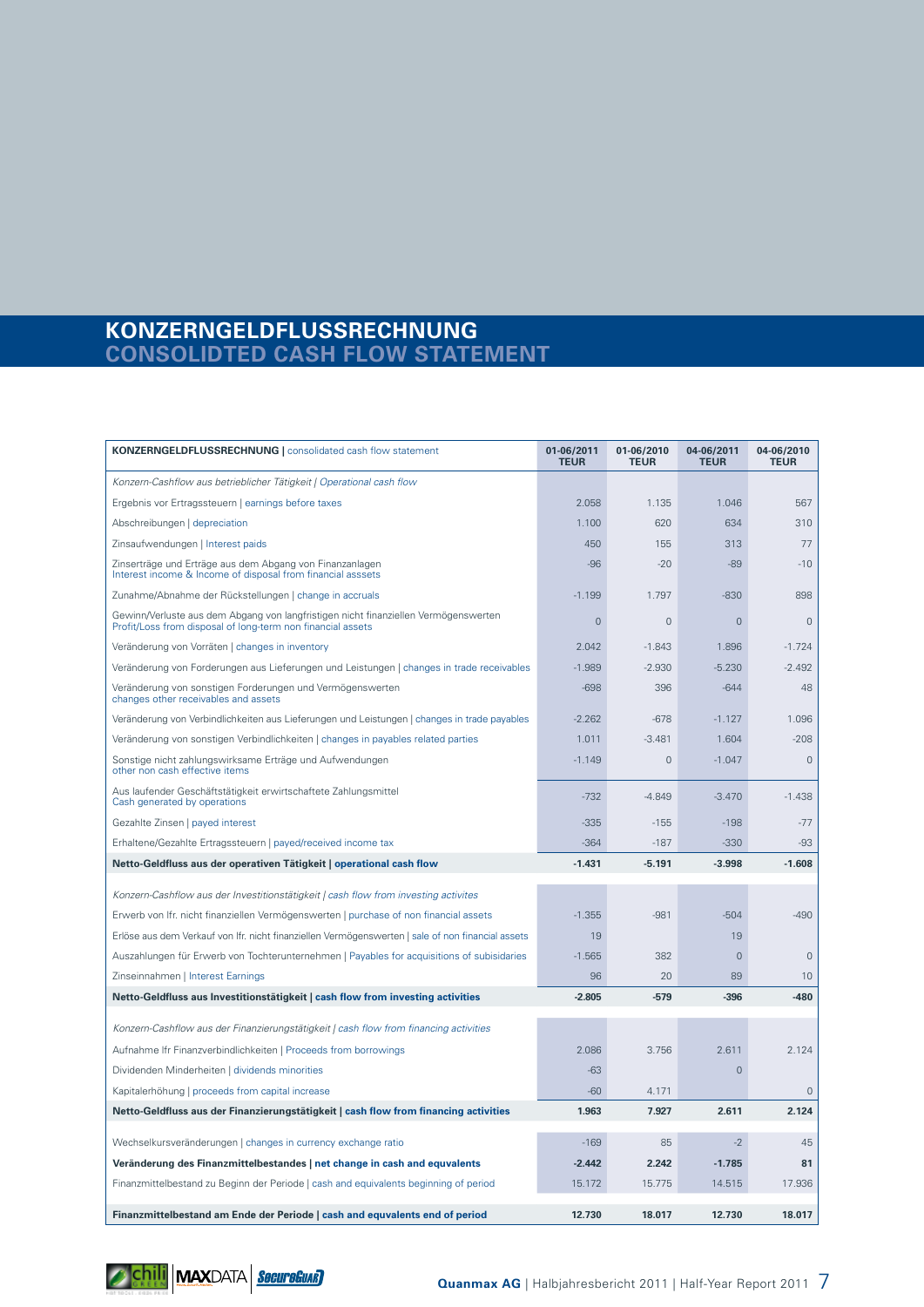

# **ERLÄUTERUNGEN | NOTES**

#### **Ausstellungsgrundsätze**

Der Abschluss wurde in Euro in Übereinstimmung mit den Vorschriften der IFRS, wie sie in der EU anzuwenden sind, erstellt und weist keine Veränderungen in den Rechnungslegungsgrundsätzen und Methoden gegenüber dem Konzernabschluss des Geschäftsjahres 2010 aus. Die Kapitalflussrechnung wurde entsprechend angepasst. Alle Angaben erfolgen in Tausend Euro (TEUR), sofern nicht anders vermerkt.

#### **Kapital**

Das Kapital der Quanmax AG beträgt 24,127,298 Euro und ist in 24,127,298 Stück Inhaberaktien á 1 Euro Nennwert eingeteilt.

#### **CBC GmbH**

Anfang 2011 erwarb die Quanmax AG 100 Prozent der Anteile der computer betting company gmbh, Leonding, Österreich, sowie deren 100-prozentige Tochter STS GmbH. CBC ist ein Solution Provider im Bereich IT und verfügt dabei über langjährige Erfahrungen in der Softwareentwicklung für Spiele.

#### Vorläufige Purchase Price Allocation

Bereits im Quartalsabschluss Q1/2011 wurde die vorläufige Purchase Price Allocation vorgenommen. Gegenüber der vorläufigen Allocation wurde ein Immobilienleasingvertrag als Finanzierungsleasingvertrag klassifiziert und erhöhte somit das Sachanlagevermögen auf TEUR 2.233 (vorher 508) und die Verbindlichkeiten auf TEUR 2.315 (vorher 502). Die übrigen Bewertungen unterliegen nur geringfügigen Abweichungen.

#### **Basis for accounting**

The accounts have been prepared in euro according to IFRS, as applied in the EU, and do not entail any changes in the accounting policies and methods applied in preparing the consolidated accounts for 2010. All figures are given in thousand Euros (TEUR), unless explicitly indicated otherwise.

#### **Capital**

The capital of Quanmax AG is 24,127,298 Euro and is divided into 24,127,298 bearer shares at 1 Euro par value.

#### **CBC GmbH**

In early 2011, Quanmax acquired 100 percent shares of computer betting company gmbh, Leonding, Austria and its 100 percent subsidiary STS GmbH. CBC is an IT solutions provider and has many years of experience in software development for games.

#### Preliminary Purchase Price Allocation

The preliminary Purchase Price Allocation has already been carried out within the quarterly balance sheet of Q1/2011. In addition to the preliminary allocation, a lease agreement for the building has been classified as a capital lease, thus increasing the tangible assets to TEUR 2.233 (previously 508) and liabilites to TEUR 2.315 (previously 502). The remaining valuations are subject only to minor deviations.

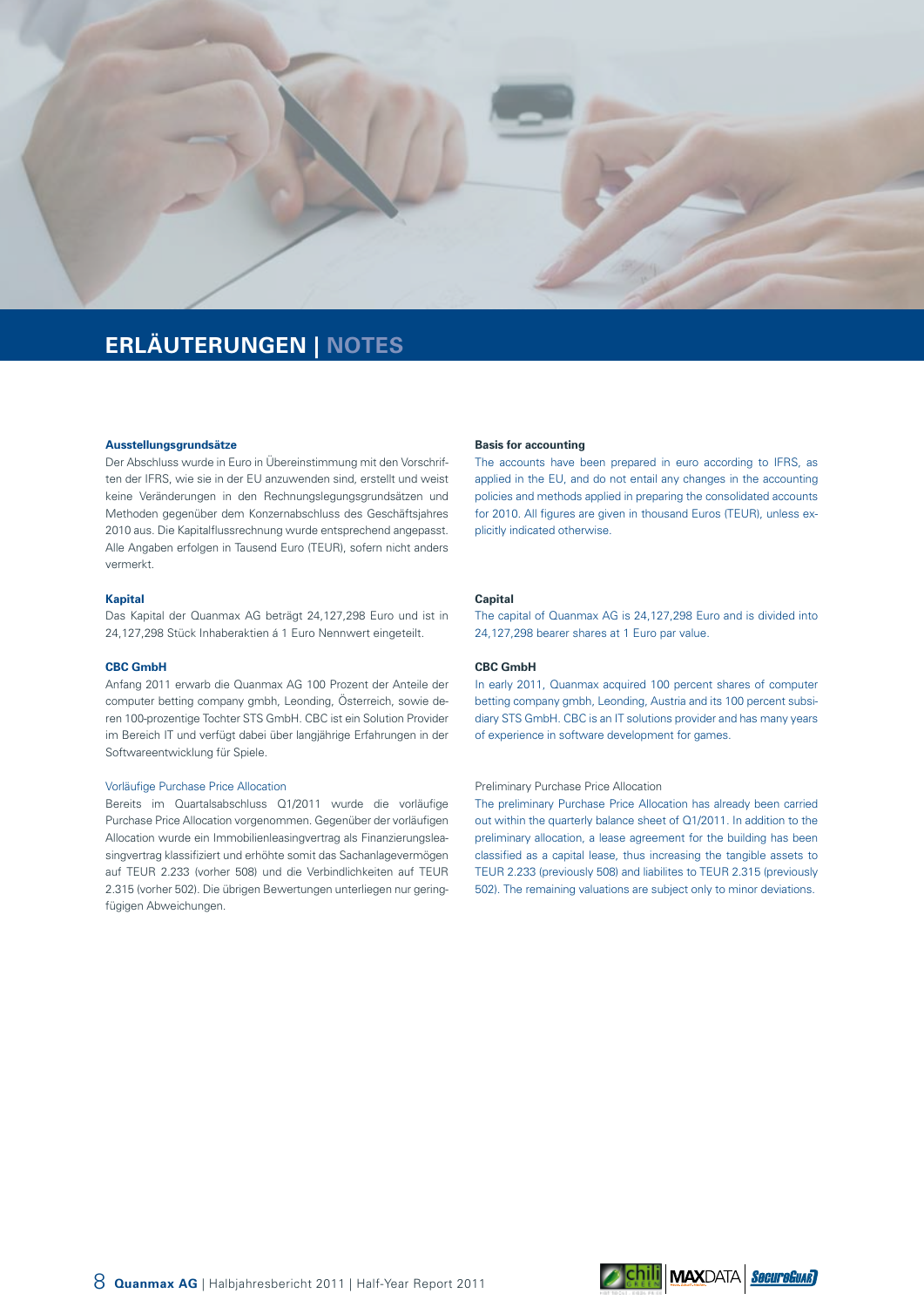#### **Segmentinformation**

#### **Segment information**

| <b>H1/2011 (in TEUR)</b>        | <b>IT Produkte   IT products</b><br>2011 | <b>Appliances   Appliances</b><br>2011 | <b>IT Produkte   IT products</b><br>2010 | <b>Appliances   Appliances</b><br>2010 |
|---------------------------------|------------------------------------------|----------------------------------------|------------------------------------------|----------------------------------------|
| Umsatzerlöse   Revenues         | 32.188                                   | 11.388                                 | 29,082                                   | 3.611                                  |
| Periodenüberschuss   Net result | 378                                      | .970                                   | 872                                      | 812                                    |

#### **Wesentliche Ereignisse nach Abschluss der Berichtsperiode**

Wesentliche Ereignisse nach dem Bilanzstichtag lagen im Bilanzerstellungszeitraum nicht vor.

#### **Bilanzeid**

"Wir versichern nach bestem Wissen, dass gemäß den anzuwendenden Rechnungslegungsgrundsätzen der Konzernabschluss ein den tatsächlichen Verhältnissen entsprechendes Bild der Vermögens-, Finanz- und Ertragslage des Konzerns vermittelt und im Konzernlagebericht der Geschäftsverlauf einschließlich des Geschäftsergebnisses und die Lage des Konzerns so dargestellt sind, dass ein den tatsächlichen Verhältnissen entsprechendes Bild vermittelt wird, sowie die wesentlichen Chancen und Risiken der voraussichtlichen Entwicklung des Konzerns beschrieben sind."

#### **Significant events after the reporting period cutoff date**

There were no events of significance during the period of the preparation of the financial statements following the balance sheet date.

#### **Responsibility Statement**

"To the best of our knowledge, and in accordance with the applicable reporting principles, the consolidated financial statements give a true and fair view of the assets, liabilities, financial position and profit or loss of the group, and the group management report includes a fair review of the development and performance of the business and the position of the group, together with a description of the principal opportunities and risks associated with the expected development of the group."

#### **Aktienbestand zum 30. Juni bei Organen**

#### **Stock portfolio as on 30th of June in the organs**

| <b>Organ</b>        | <b>Funktion</b>                  | <b>Aktien/shares</b> |
|---------------------|----------------------------------|----------------------|
| Hannes Niederhauser | Aufsichtsrat   Supervisory board | 67.255               |
| Michael Jeske       | Vorstand   Board member / CEO    | 3.000                |
| Helmut Otto         | Vorstand   Board member / CTO    | .000                 |

#### **Über Quanmax**

Unter den Eigenmarken chiliGREEN, MAXDATA und SecureGUARD entwickelt, produziert und vermarktet die Quanmax AG IT-Hardware wie Appliances, Server, Desktops oder externe Festplatten. Durch verstärktes Engagement im Technologiebereich bzw. den Ausbau des innerhalb der Quanmax AG jungen Geschäftsfeldes IT-Solutions konnte die Wertschöpfung zuletzt deutlich gesteigert werden. Besonders vielversprechend haben sich dabei Produkte im Bereich Security und Cloud Computing entwickelt.

Quanmax ist im Geschäftsfeld IT-Solutions mit den B2B-fokussierten Marken MAXDATA und SecureGuard positioniert und beliefert u. a. als Hersteller von professionellen hardwarebasierten Cloud-Computing-Sicherheitslösungen renommierte Unternehmen sowie zahllose Reseller in der DACH-Region. Im bisherigen Kerngeschäftsfeld Consumer-IT zählt das Unternehmen mit dem Brand chiliGREEN und Produkten wie Desktops, Notebooks oder externen Festplatten zu den Top-Playern am österreichischen Markt und ist Partner zahlreicher namhafter nationaler und internationaler Vertriebspartner wie etwa Electronic Partner, Hofer oder Media Markt.

Sowohl im Consumer- als auch im Business-Segment kann das ISO 9001:2008 zertifizierte Unternehmen mit besonders hoher Flexibilität im Bereich Fertigung bzw. Logistik und einem leistungsfähigen Built-to-Order-System punkten. Zudem profitiert Quanmax von jahrelangen Kooperationen mit weltweiten Branchenführern wie Intel, Microsoft, NVIDIA oder Western Digital.

#### **About Quanmax**

Under the private labels chiliGREEN, MAXDATA and Secure-GUARD, Quanmax AG develops, manufactures and sells IT hardware such as appliances, servers, desktops and external hard drives. Through increased involvement in technology and development of the recent business unit IT Solutions within Quanmax AG, the value addition has increased significantly. The development of products in the Security and Cloud Computing areas is particularly promising.

Quanmax is positioned in the business area "IT solutions" with the B2B-focused brands MAXDATA and SecureGuard and sells to wellknown companies and numerous resellers in the DACH region as a manufacturer of professional hardware-based cloud computing security solutions. In the existing core business of consumer IT, the company is among the top players in the Austrian market with the brand chiliGREEN and products such as desktops, laptops and external hard drives. It is also a partner of many well-known national and international distributors such as Electronic Partner, Hofer or Media Markt.

The ISO 9001:2008 certified company with particularly high flexibility in production and logistics and a powerful built-to-order system scores in both the consumer as well as the business segment. Quanmax also benefits from the long collaboration with global industry leaders like Intel, Microsoft, NVIDIA and Western Digital.

**State of SecureGuar**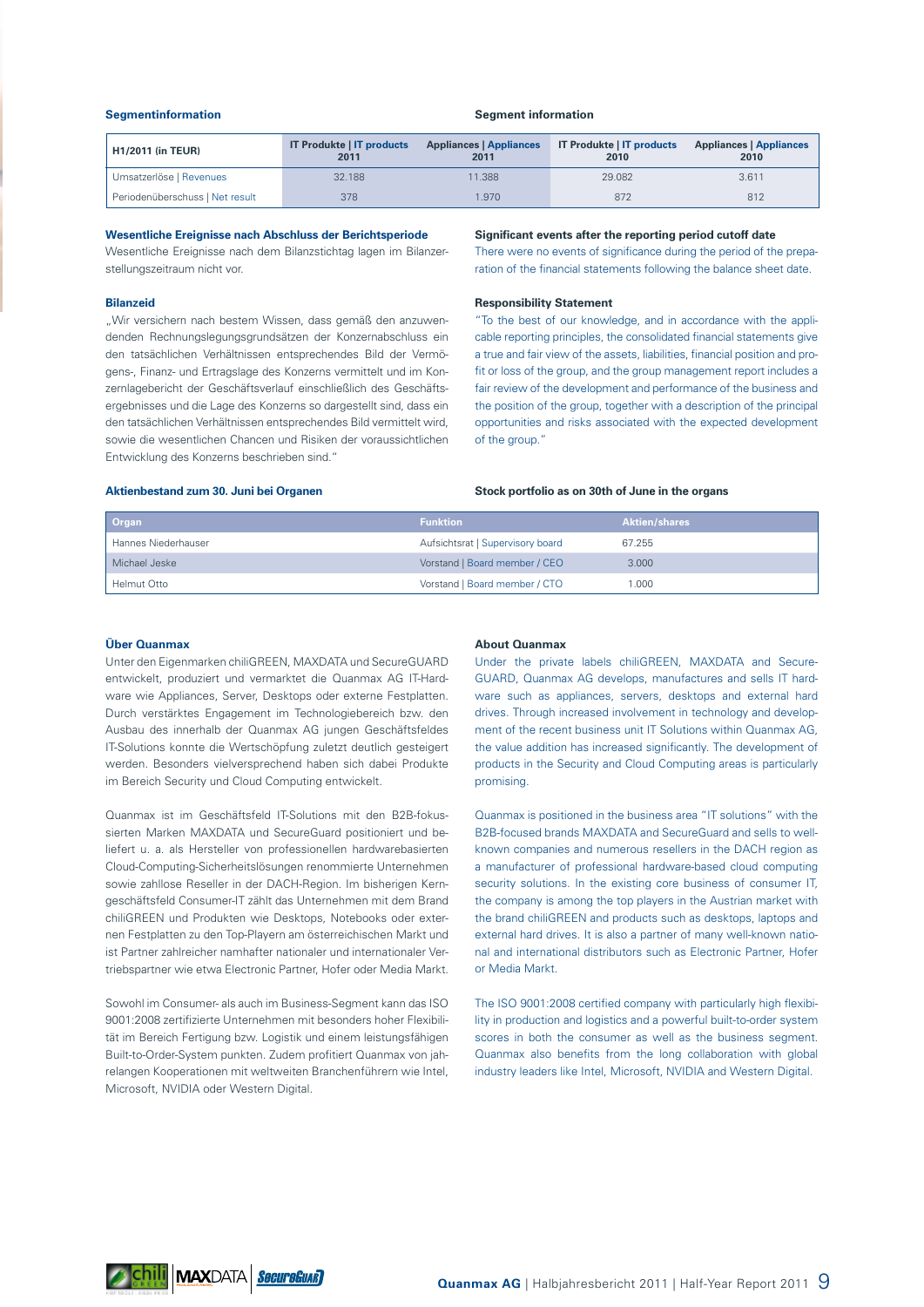

## **AUSBLICK | FUTURE PROSPECTS**

#### **Voll auf Wachstumskurs**

Das Geschäftsjahr 2011 ist zur Hälfte abgelaufen und die Quanmax AG befindet sich voll auf dem geplanten Wachstumskurs. Mit 43,6 Mio. EUR konnten die Umsatzerlöse gegenüber dem Vorjahr um 33 Prozent gesteigert werden, der Nettogewinn lag mit knapp 2,3 Mio. EUR sogar 39 Prozent über dem des Vergleichszeitraumes.

Auch der Technologieanteil stieg kontinuierlich: Der Anteil des Wachstumsfeldes IT- Solutions mit kunden- bzw. anwendungsspezifischen Hard- und Software-Lösungen betrug im ersten Halbjahr 2011 bereits 26 Prozent. Aufgrund der hohen Bruttomargen von über 50 Prozent lag der Anteil des Geschäftsfeldes IT-Solutions am Gewinn sogar bei über 80 Prozent. Damit liegt die Gesamt-Bruttomarge der Quanmax AG zum Halbjahr 2011 bereits bei 28,5 Prozent, während diese 2010 noch bei knapp 27,1 Prozent lag. Das Management geht auch in Zukunft von weiter steigenden Bruttound Nettomargen aus.

Mittelfristig lautet das ehrgeizige Ziel, eines der führenden IT-Unternehmen im deutschsprachigen Raum zu werden und auch den Einzug in den Technologie-Index "TecDAX" zu schaffen. Dazu muss Quanmax sowohl organisch als auch akquisitorisch weiter stark wachsen. Das strategische Ziel der nächsten geplanten Akquisition ist es, in Osteuropa neue Absatzmärkte zu erschließen und dort insbesondere im Bereich IT-Solutions das Wachstum voranzutreiben.

Für 2011 können die ehrgeizigen Ziele – ein geplanter Umsatz von 100 Millionen Euro und überproportionales Gewinnwachstum – voll bekräftigt werden. Mittelfristig will Quanmax das Wachstum bei Umsatz und Gewinn – auch akquisitorisch – noch weiter beschleunigen.

#### **Fully geared for growth**

The business year for 2011 has reached mid-term and the Quanmax AG is right on track with it's growth strategy. Compared to the previous year, this years sales revenue of Euro 43.6 million is an increase of 33 percent to the previous year. The net profit of Euro 2.3 million is even higher at 39 percent for the same period in the preceding year.

The technology share has also increased steadily. The growth sector IT Solutions, with customer and application specific hard and software solutions, amounts to 26 percent in the first half of 2011. Based on the gross margin of over 50 percent, the IT Solutions business field share was amounted to 80 percent, thereby allowing for an overall gross margin of 28.5 percent already within the first half of 2011. The preceding year could only record 27.1 percent. The management expects acontinual increase in the gross and net margin for the furture.

The midterm goal is to become one of the leading IT companies in the German-speaking countries and to manage the entry into the technology index "TecDAX". To achieve this goal, Quanmax must grow not only on an organic but also on an acquision-based level. The strategic acquisition goal is developing new sales markets in Eastern Europe and to further enhance growth, particularly within the area of IT Solutions.

2011 will be able to re-confirm the ambitious goals: a planned turnover of Euro 100 million and a disproportionate growth in profit. Quanmax's midterm goal is to accelerate turnover and profit growth.

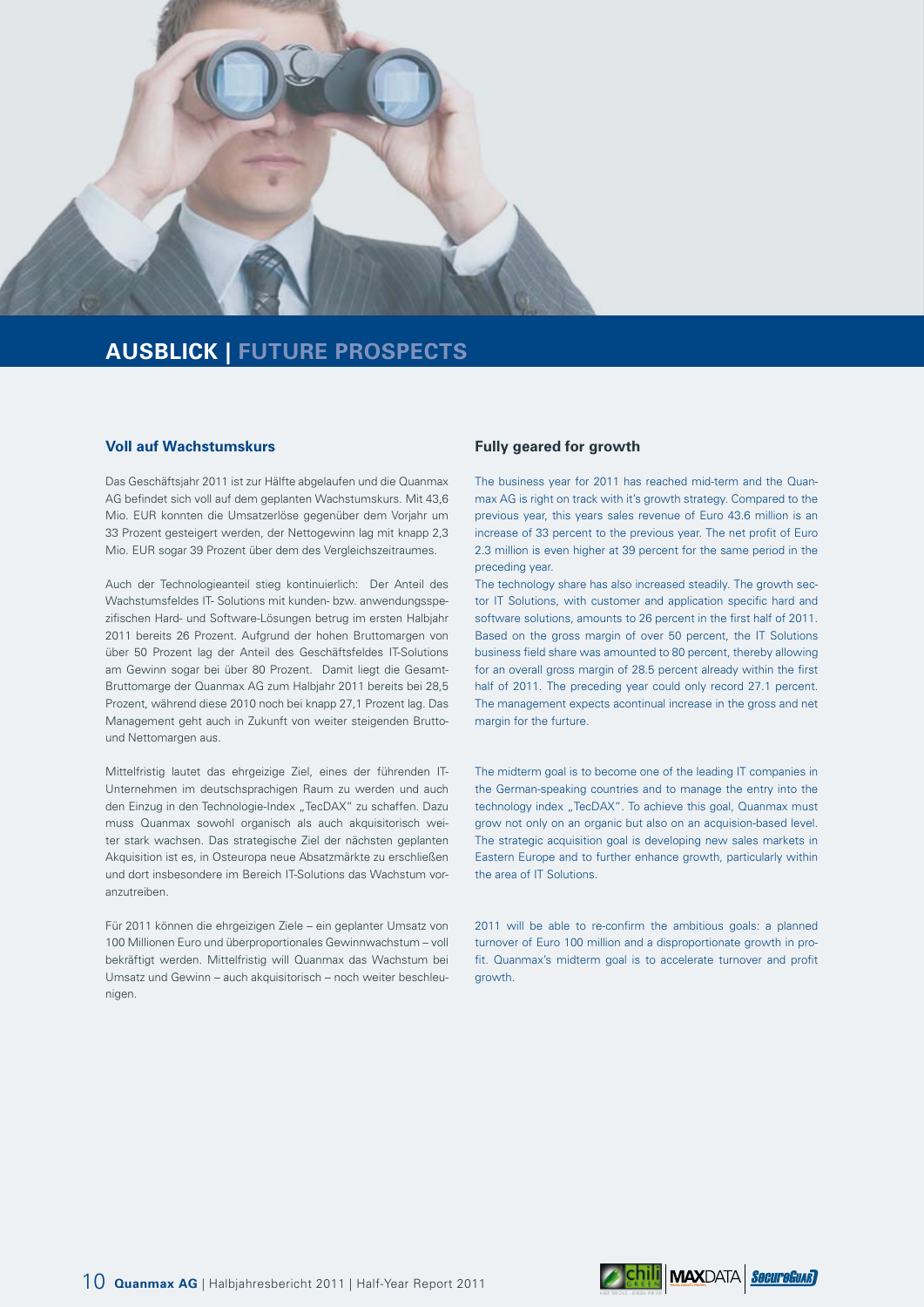

# **DIE QUANMAX AKTIE | THE QUANMAX STOCK**

#### **Zur Aktie**

Im ersten Halbjahr 2011 entwickelte sich die Quanmax-Aktie nahezu wie der TecDax. Während dieser um 8 Prozent stieg, konnte die Aktie der Quanmax AG um knapp 5 Prozent zulegen. Auch nach dem Bilanzstichtag hat sich das Papier stabil entwickelt.

#### **Shares**

In the first half-year of 2011, the Quanmax share developed similar to TecDax. While the latter rose by 8 percent, the share of Quanmax AG increased by approximately 5 percent. Even after the balance sheet date, the share has developped stable.

Ziel ist weiterhin, die Liquidität der Aktie nachhaltig zu steigern.

#### The aim is still to sustainably increase the liquidity of the stock.

| Gewinn pro Aktie H1/2011   Earnings per share H1/2011                                 | 10 Cent             |
|---------------------------------------------------------------------------------------|---------------------|
| Eigenkapital pro Akte H1/2011   Equity per share H1/2011                              | 1.63 EUR            |
| Peridenhoch/Tief   Highllow in period                                                 | 3,099 EUR/2,364 EUR |
| 1. Jänner/30. Juni   1 <sup>st</sup> January / 30 <sup>th</sup> June                  | 2.56 EUR/2.58 EUR   |
| Marktkapitalisierung 30. Juni 2011   Market capitalization 30 <sup>th</sup> June 2011 | 62 Mio. FUR         |